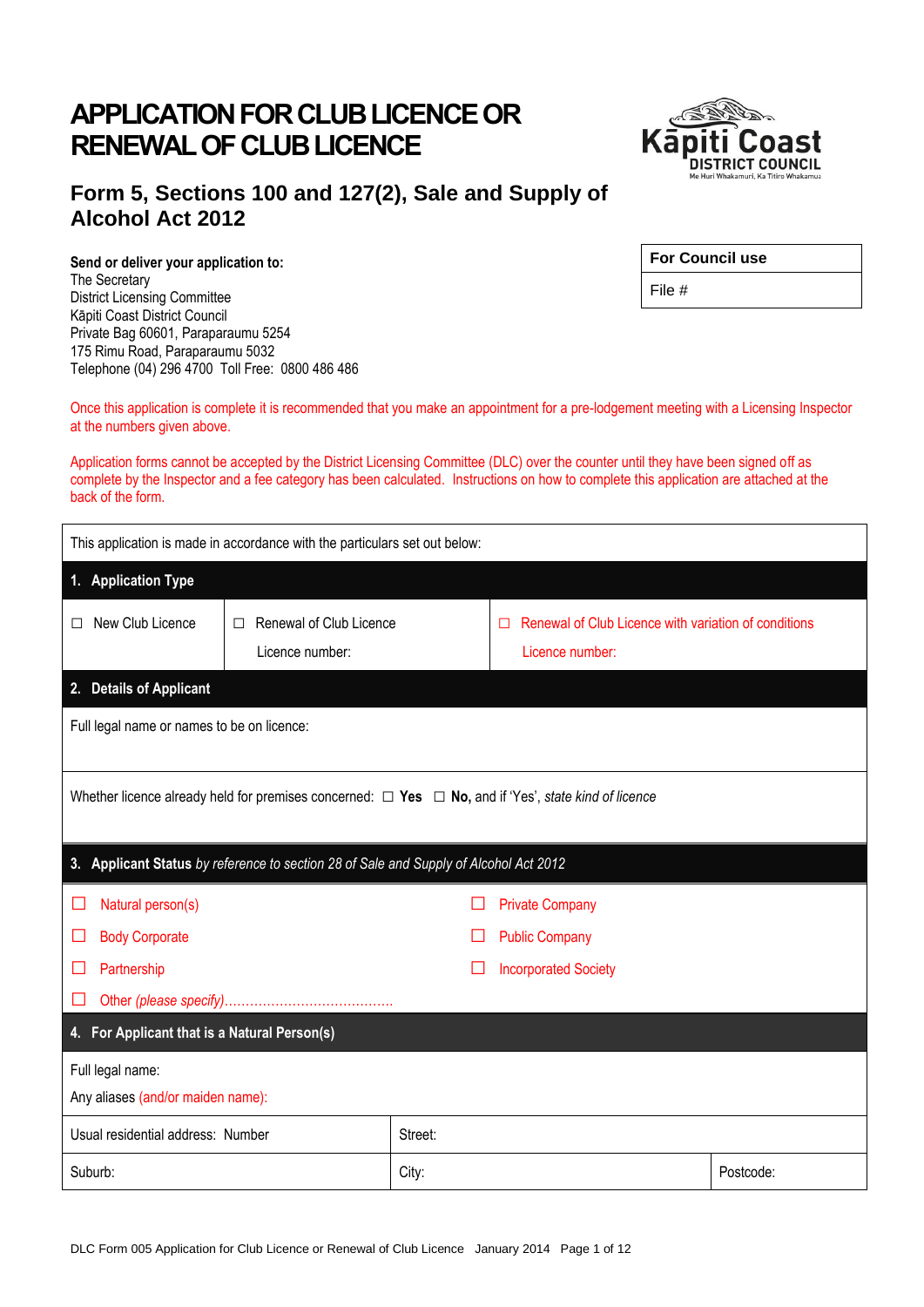| Sex:                                                                                                                                          |          | Occupation:     |                            |           |  |
|-----------------------------------------------------------------------------------------------------------------------------------------------|----------|-----------------|----------------------------|-----------|--|
| Date of birth:                                                                                                                                |          | Place of birth: |                            |           |  |
| Telephone:                                                                                                                                    | Mobile:  |                 | Fax:                       |           |  |
| Email:                                                                                                                                        | Website: |                 | Preferred mode of contact: |           |  |
| 5. For Applicant that is a Body Corporate, Authority under which Incorporated                                                                 |          |                 |                            |           |  |
|                                                                                                                                               |          |                 |                            |           |  |
| 6. For Applicant that is Not a Natural Person(s), Details of Contact Person                                                                   |          |                 |                            |           |  |
| Name:                                                                                                                                         |          |                 |                            |           |  |
| Telephone:                                                                                                                                    | Mobile:  |                 | Fax:                       |           |  |
| Email:                                                                                                                                        | Website: |                 | Preferred mode of contact: |           |  |
| 7. Postal Address for Service                                                                                                                 |          |                 |                            |           |  |
| Number/Street/PO Box:                                                                                                                         |          | Suburb:         |                            |           |  |
| City:                                                                                                                                         |          | Postcode:       |                            |           |  |
| 8. Business Details                                                                                                                           |          |                 |                            |           |  |
| Describe principal business, any other businesses                                                                                             |          |                 |                            |           |  |
|                                                                                                                                               |          |                 |                            |           |  |
| 9. Criminal Convictions                                                                                                                       |          |                 |                            |           |  |
| Does the applicant(s) have any criminal convictions (other than convictions for offences against provisions of the Land Transport Act 1998    |          |                 |                            |           |  |
| not contained in Part 6, and offences to which the Criminal Records (Clean Slate) Act 2004 applies). $\Box$ Yes $\Box$ No, and if "Yes", then |          |                 |                            |           |  |
| please provide nature of the offence, details of conviction, and penalty imposed.                                                             |          |                 |                            |           |  |
|                                                                                                                                               |          |                 |                            |           |  |
| 10. Details of Premises                                                                                                                       |          |                 |                            |           |  |
| Address: Number                                                                                                                               |          | Street:         |                            |           |  |
| Suburb:                                                                                                                                       |          | City:           |                            | Postcode: |  |
| Any name, trading name, or name of building:                                                                                                  |          |                 |                            |           |  |
| Trading Name:                                                                                                                                 |          |                 |                            |           |  |
| If not Owned by Applicant:                                                                                                                    |          |                 |                            |           |  |
| Tenure: (state whether to be held as leasehold, or under tenancy agreement or licence)                                                        |          |                 |                            |           |  |
| Full legal name of owner:                                                                                                                     |          |                 |                            |           |  |
|                                                                                                                                               |          |                 |                            |           |  |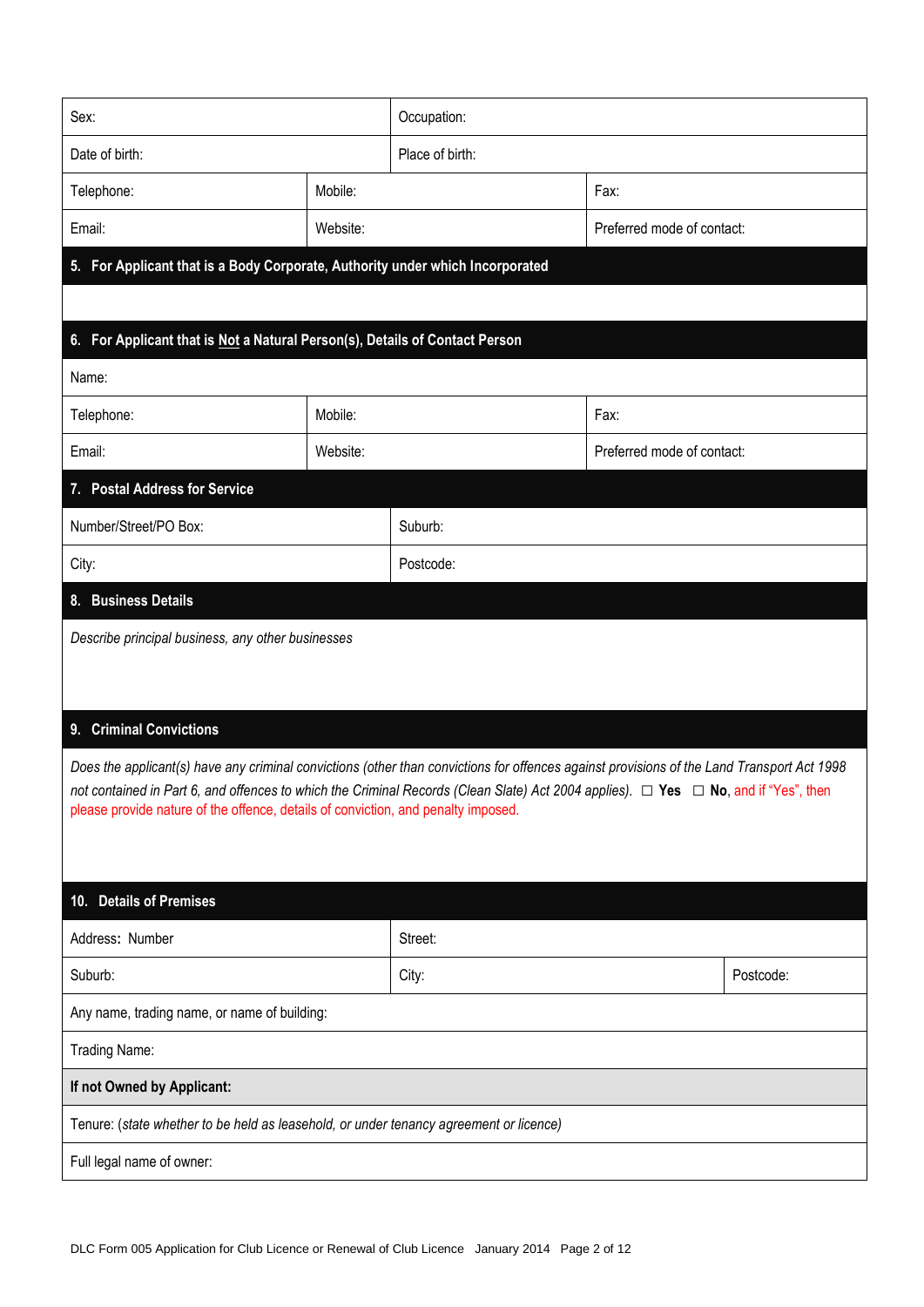| Address: Number                                                                                                                                                                                                                                                                                                                                                                                                                                                                          |          | Street: |                            |           |
|------------------------------------------------------------------------------------------------------------------------------------------------------------------------------------------------------------------------------------------------------------------------------------------------------------------------------------------------------------------------------------------------------------------------------------------------------------------------------------------|----------|---------|----------------------------|-----------|
| Suburb:                                                                                                                                                                                                                                                                                                                                                                                                                                                                                  | City:    |         | Postcode:                  |           |
| Is the licence conditional on completion of building work: $\Box$ Yes $\Box$ No, and if "Yes", state details:                                                                                                                                                                                                                                                                                                                                                                            |          |         |                            |           |
|                                                                                                                                                                                                                                                                                                                                                                                                                                                                                          |          |         |                            |           |
| Details of Duty Manager(s)/Proposed Manager(s) If more than two certified managers please attach details separately<br>11.                                                                                                                                                                                                                                                                                                                                                               |          |         |                            |           |
| Full legal name:                                                                                                                                                                                                                                                                                                                                                                                                                                                                         |          |         |                            |           |
| Number of manager's certificate:                                                                                                                                                                                                                                                                                                                                                                                                                                                         |          |         | <b>Expiry Date:</b>        |           |
| Full legal name:                                                                                                                                                                                                                                                                                                                                                                                                                                                                         |          |         |                            |           |
| Number of manager's certificate:                                                                                                                                                                                                                                                                                                                                                                                                                                                         |          |         | <b>Expiry Date:</b>        |           |
| <b>Club Details</b><br>12.                                                                                                                                                                                                                                                                                                                                                                                                                                                               |          |         |                            |           |
| State authority under which the club is incorporated:                                                                                                                                                                                                                                                                                                                                                                                                                                    |          |         |                            |           |
|                                                                                                                                                                                                                                                                                                                                                                                                                                                                                          |          |         |                            |           |
|                                                                                                                                                                                                                                                                                                                                                                                                                                                                                          |          |         |                            |           |
| Contact details of club secretary - Name:                                                                                                                                                                                                                                                                                                                                                                                                                                                |          |         |                            |           |
| Address: Number/PO Box                                                                                                                                                                                                                                                                                                                                                                                                                                                                   |          | Street: |                            |           |
| Suburb:                                                                                                                                                                                                                                                                                                                                                                                                                                                                                  |          | City:   |                            | Postcode: |
| Telephone:                                                                                                                                                                                                                                                                                                                                                                                                                                                                               | Mobile:  |         | Fax:                       |           |
| Email:                                                                                                                                                                                                                                                                                                                                                                                                                                                                                   | Website: |         | Preferred mode of contact: |           |
| Is the sale of alcohol intended to be the principal purpose of the club? $\Box$ Yes $\Box$ No, and if "No", advise the intended principal purpose of<br>the club.                                                                                                                                                                                                                                                                                                                        |          |         |                            |           |
| Is the applicant engaged, or intending to be engaged, in the sale or supply of any goods other than alcohol, non-alcoholic refreshments and<br>food, or in the provision of any services other than those directly related to the sale or supply of alcohol and non-alcoholic refreshments, and<br>food: □ Yes □ No, and if "Yes", advise the nature of other goods or services. This is to assess whether other goods and services<br>provided are compatible with the sale of alcohol. |          |         |                            |           |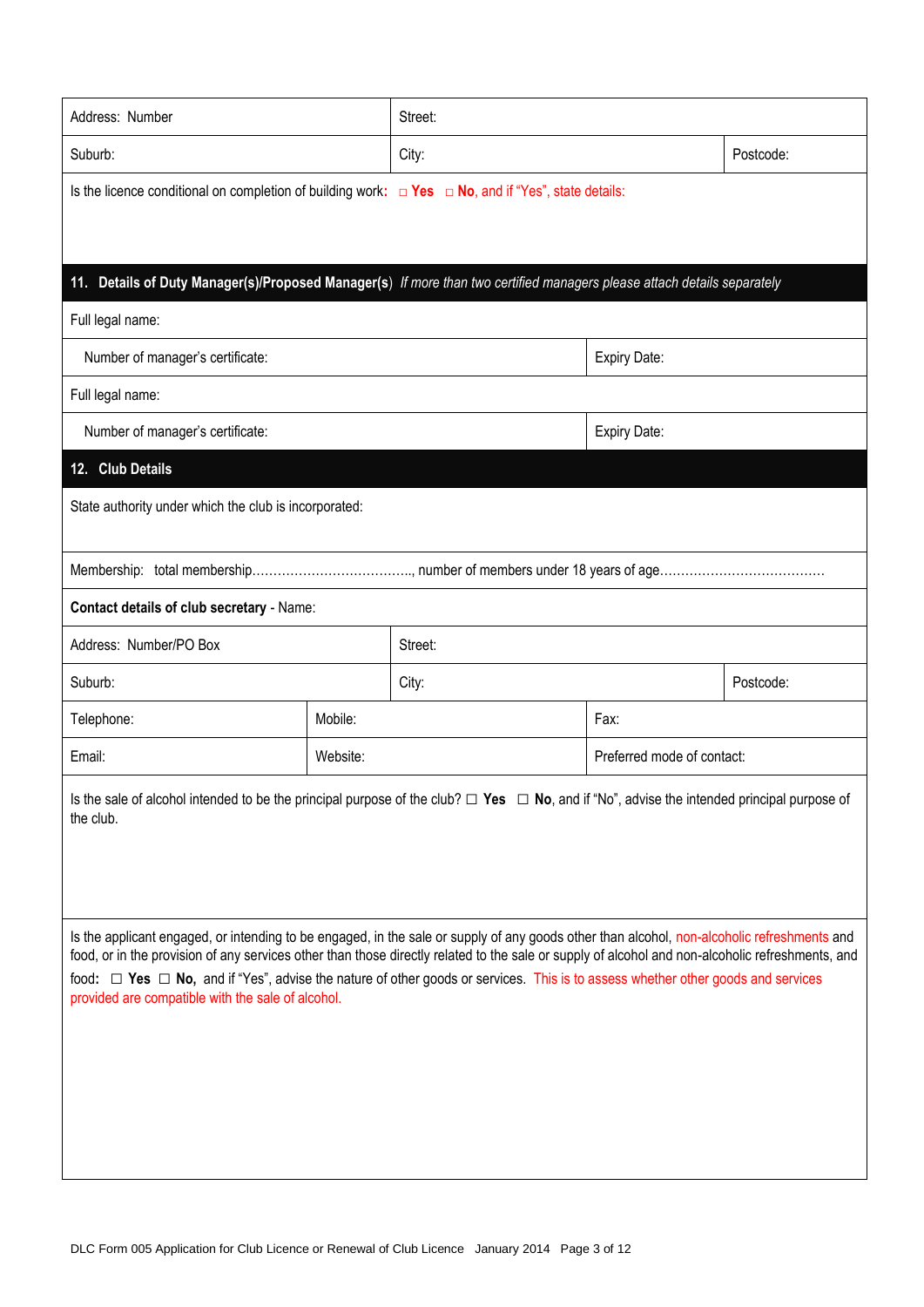| State the days and hours proposed for sale of alcohol (this is your current licensed hours not trading hours):                                                   |                          |
|------------------------------------------------------------------------------------------------------------------------------------------------------------------|--------------------------|
|                                                                                                                                                                  |                          |
|                                                                                                                                                                  |                          |
|                                                                                                                                                                  |                          |
|                                                                                                                                                                  |                          |
|                                                                                                                                                                  |                          |
|                                                                                                                                                                  |                          |
|                                                                                                                                                                  |                          |
| 13. Conditions<br>Write answer below or attach relevant documents that demonstrate compliance.                                                                   | Doc attached?<br>Number. |
| $\bullet$<br>When including attachments please number the hard copies, and in the first column circle 'Yes box and write the document number on '#'<br>$\bullet$ |                          |
|                                                                                                                                                                  |                          |
| Describe experience and training of applicant:                                                                                                                   | Yes / No                 |
|                                                                                                                                                                  | $#$                      |
|                                                                                                                                                                  |                          |
|                                                                                                                                                                  |                          |
|                                                                                                                                                                  |                          |
|                                                                                                                                                                  |                          |
|                                                                                                                                                                  |                          |
|                                                                                                                                                                  |                          |
| Describe the type and range of food intended to be available for purchase:                                                                                       | Yes / No                 |
|                                                                                                                                                                  | $#$                      |
|                                                                                                                                                                  |                          |
|                                                                                                                                                                  |                          |
|                                                                                                                                                                  |                          |
|                                                                                                                                                                  |                          |
|                                                                                                                                                                  |                          |
|                                                                                                                                                                  |                          |
|                                                                                                                                                                  |                          |
|                                                                                                                                                                  |                          |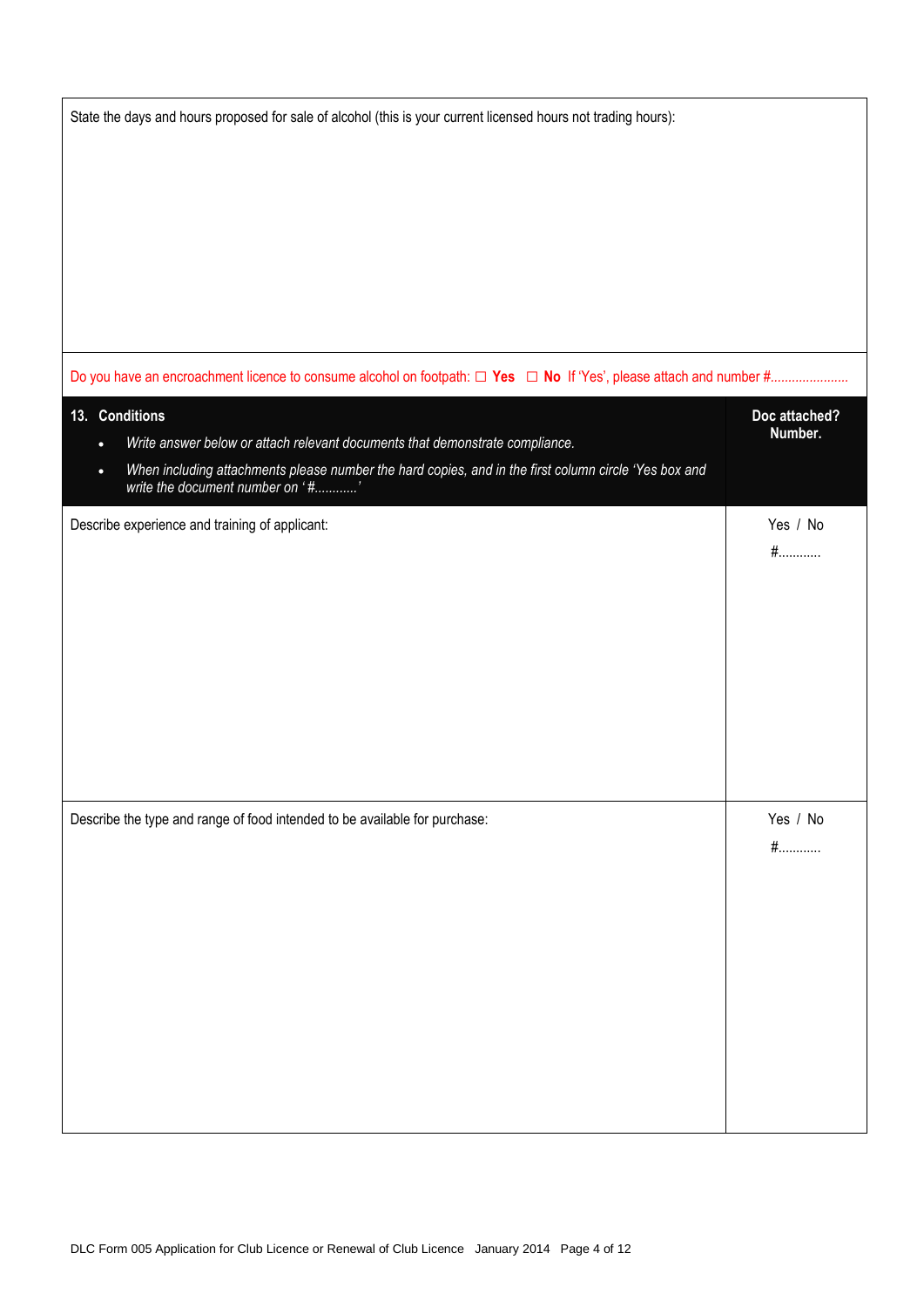| Conditions contd-                                                                                                                                                                                       | Doc attached?<br>Number. |
|---------------------------------------------------------------------------------------------------------------------------------------------------------------------------------------------------------|--------------------------|
| Describe the type and range of non-alcoholic beverages intended to be available for purchase:                                                                                                           | Yes / No<br>$#$          |
| Describe the type and range of low-alcohol beverages intended to be available for purchase:                                                                                                             | Yes / No<br>$#$          |
| Describe to what extent, and where, drinking water is intended to be freely available to members (if no access to<br>mains water supply, also advise the potability of water intended to be available): | Yes / No<br>$#$          |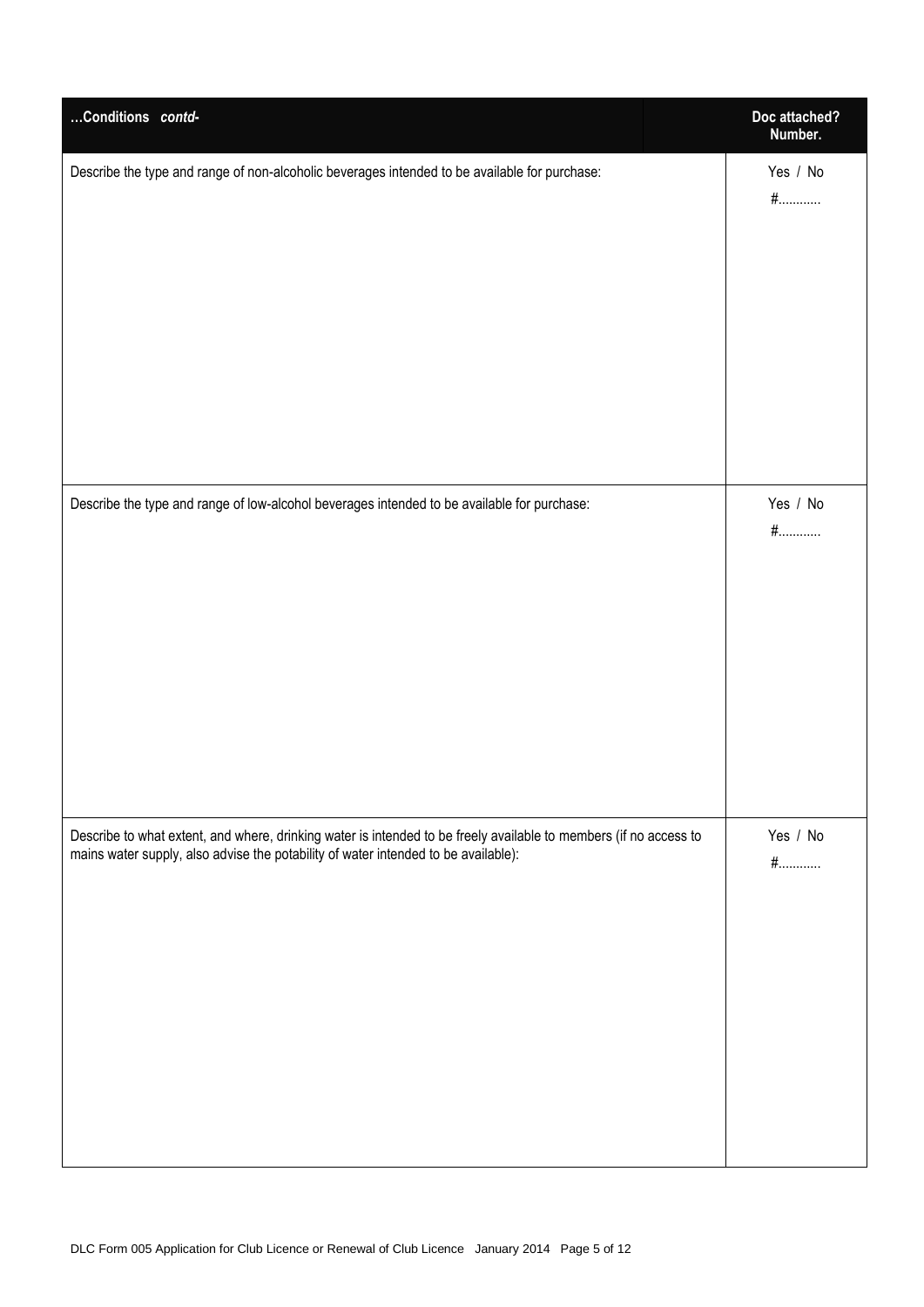| Conditions contd-                                                                                               | Doc attached?<br>Number. |
|-----------------------------------------------------------------------------------------------------------------|--------------------------|
| Describe the steps intended to be taken to provide help with and information about transport options from the   | Yes / No                 |
| premises:                                                                                                       | $#$                      |
| Describe the steps proposed to be taken to prevent the sale and supply of alcohol to prohibited people:         | Yes / No<br>$#$          |
| Describe any other steps the applicant proposes to promote the responsible consumption of alcohol (for instance | Yes / No                 |
| host responsibility practices):                                                                                 | $#$                      |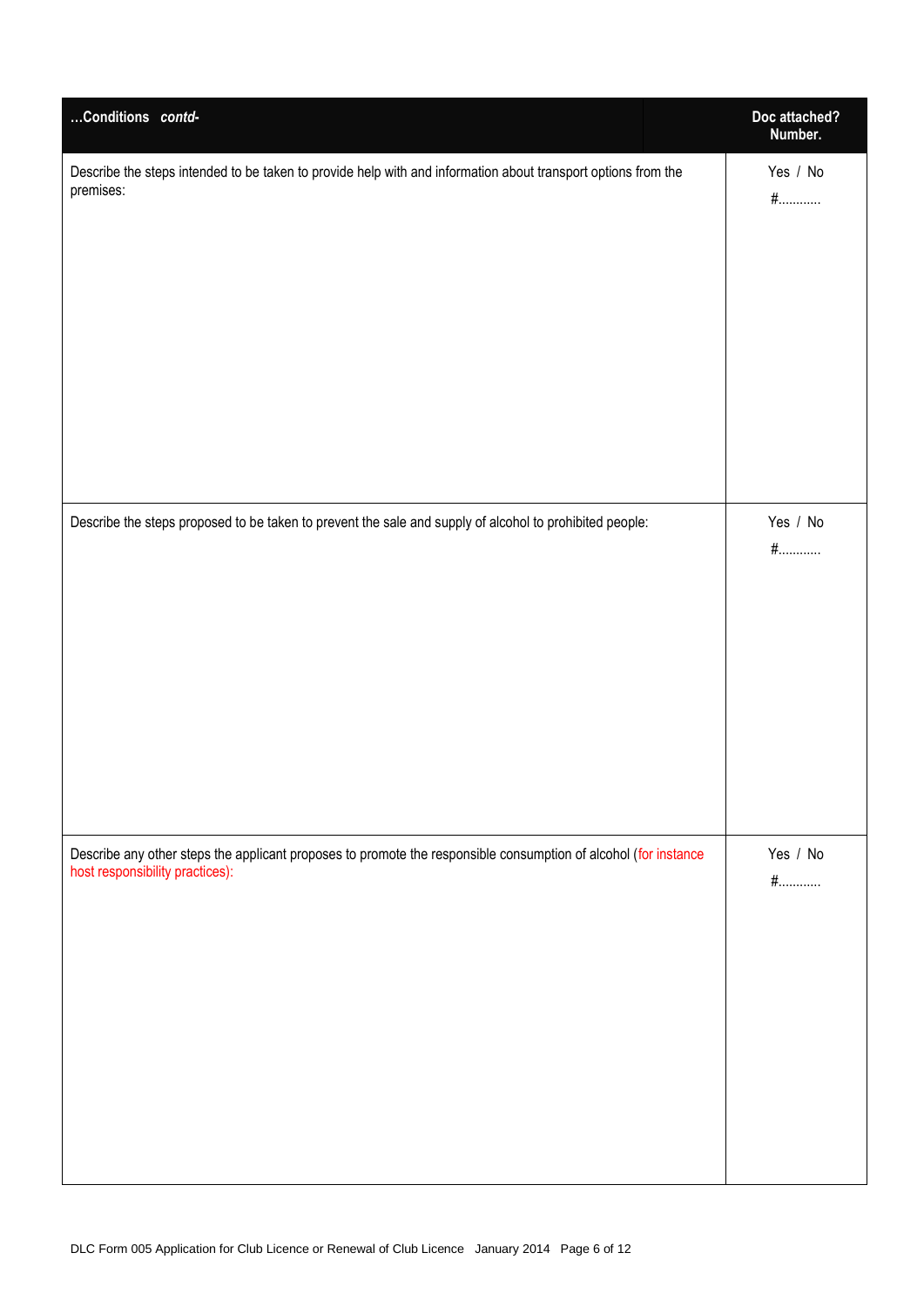| Conditions contd-                                                                                                                                                                                                                                                                                                                                                                                                                                                                                                          | Doc attached?<br>Number.             |
|----------------------------------------------------------------------------------------------------------------------------------------------------------------------------------------------------------------------------------------------------------------------------------------------------------------------------------------------------------------------------------------------------------------------------------------------------------------------------------------------------------------------------|--------------------------------------|
| Describe any other systems (including training systems), and staff in place (or to be in place) for compliance with<br>the Act:                                                                                                                                                                                                                                                                                                                                                                                            | Yes / No<br>$#$                      |
| Describe any actions that have been taken to ensure the good order and amenity of the locality would not be likely<br>to be:<br>reduced, by more than a minimal extent, by granting the licence; or<br>٠<br>increased, by more than a minimal extent, by the refusal to renew the licence.<br>This includes issues such as noise (including amplified music, people in outdoor areas or arriving or leaving<br>premises), the effects on sensitive users within locality such as pre-schools, schools and medical centres: | Yes / No<br>$#$                      |
| For Licence Renewal Only: Describe any conditions of the licence the applicant seeks to vary or cancel:<br>To be filled in for each condition the applicant seeks to vary or cancel - attach additional pages as necessary<br>Terms of condition at present:                                                                                                                                                                                                                                                               | Yes / No<br>$#$<br>$#$<br>$#$<br>$#$ |
| $\Box$ Cancellation. If Variation, in what respect does the applicant seek to vary<br>Action sought: $\Box$ Variation<br>the condition?                                                                                                                                                                                                                                                                                                                                                                                    |                                      |
| Full reasons for variation or cancellation:                                                                                                                                                                                                                                                                                                                                                                                                                                                                                |                                      |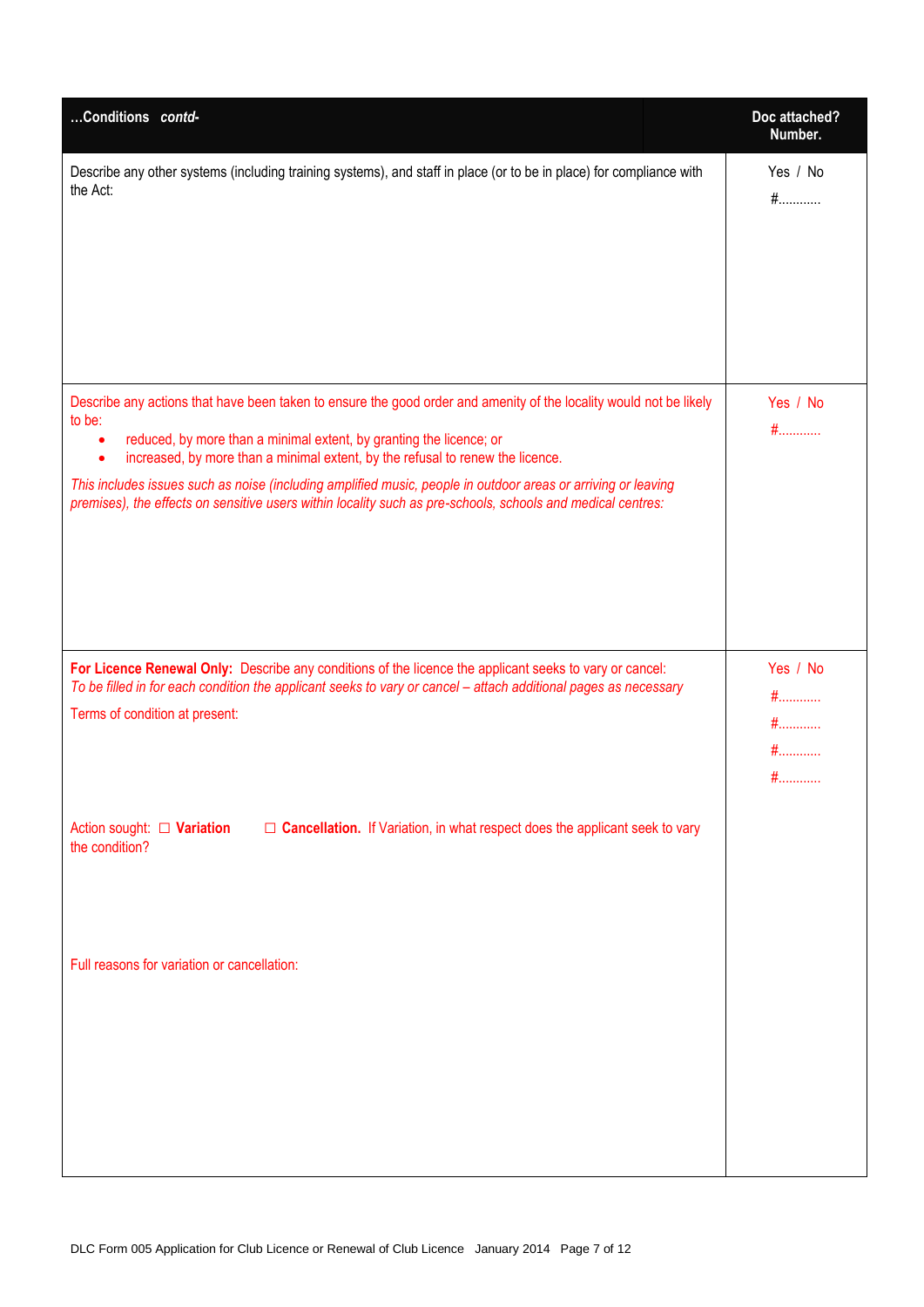| 14. Attachments                                                                                                                                                                                                                                                                | Doc attached?   |
|--------------------------------------------------------------------------------------------------------------------------------------------------------------------------------------------------------------------------------------------------------------------------------|-----------------|
| When including attachments please number the hard copies, and in the first column circle<br>'Yes box and write the document number on '#')                                                                                                                                     | Number.         |
| A statement, or signed declaration, regarding the premises need for an evacuation scheme, as set out in section<br>100(d) of the Act for new applications, or section 127(e) of the Act for renewals. Refer to Declaration form on page<br>11.                                 | Yes / No<br>$#$ |
| Copy of planning consent – Please attach certificate to show that the proposed use meets the requirements of the<br>Resource Management Act 1991. Not required for renewal unless the business activity or type has changed since<br>the last version.                         | Yes / No<br>$#$ |
| Copies of all relevant building certificates consents: Please attach certificates to show that the premise meets the<br>requirements of Building Code 2004. Not required for renewal unless structural changes have been undertaken<br>since the last issue or renewal.        | Yes / No<br>$#$ |
| A scale floor plan showing each area to be designated as a supervised area or restricted area, and indicating<br>whether supervised or restricted area; and the principal entrance. Not required for renewal unless changes have<br>been made since the last issue or renewal. | Yes / No<br>$#$ |
| Copy of any certificate of incorporation (or equivalent document). Not required for renewal unless changes have<br>occurred since the last issue or renewal.                                                                                                                   | Yes / No<br>$#$ |
| Names of other clubs with which club has reciprocal visiting rights for members:                                                                                                                                                                                               | Yes / No<br>$#$ |
| Please attach a photograph or artist's impression of the exterior of the premises or proposed premises. Not<br>required for renewal unless major changes have been undertaken since the last issue or renewal.                                                                 | Yes / No<br>$#$ |
| Please attach a map showing the location of the premises. Not required for renewal.                                                                                                                                                                                            | Yes / No<br>$#$ |
| For the following documents, if they are already attached in response to a previous section you do not need to provide twice.<br>Just circle the Yes and repeat the document number you have given it.                                                                         |                 |
| Please attach a copy of your Host Responsibility Policy. Not required for a renewal unless there have been<br>significant changes since the last issue or renewal.                                                                                                             | Yes / No<br>$#$ |
| Please attach a copy of a sample menu. Not required for a renewal unless there has been a significant change in<br>the range and nature of the food offered since the last issue or renewal.                                                                                   | Yes / No<br>$#$ |
| If premises are owned by another party, please attach an owner's statement or copy of lease to show there is no<br>objection from the owner to the issue of licence to this premise. Not required for a renewal unless the lease or<br>ownership arrangements have changed.    | Yes / No<br>$#$ |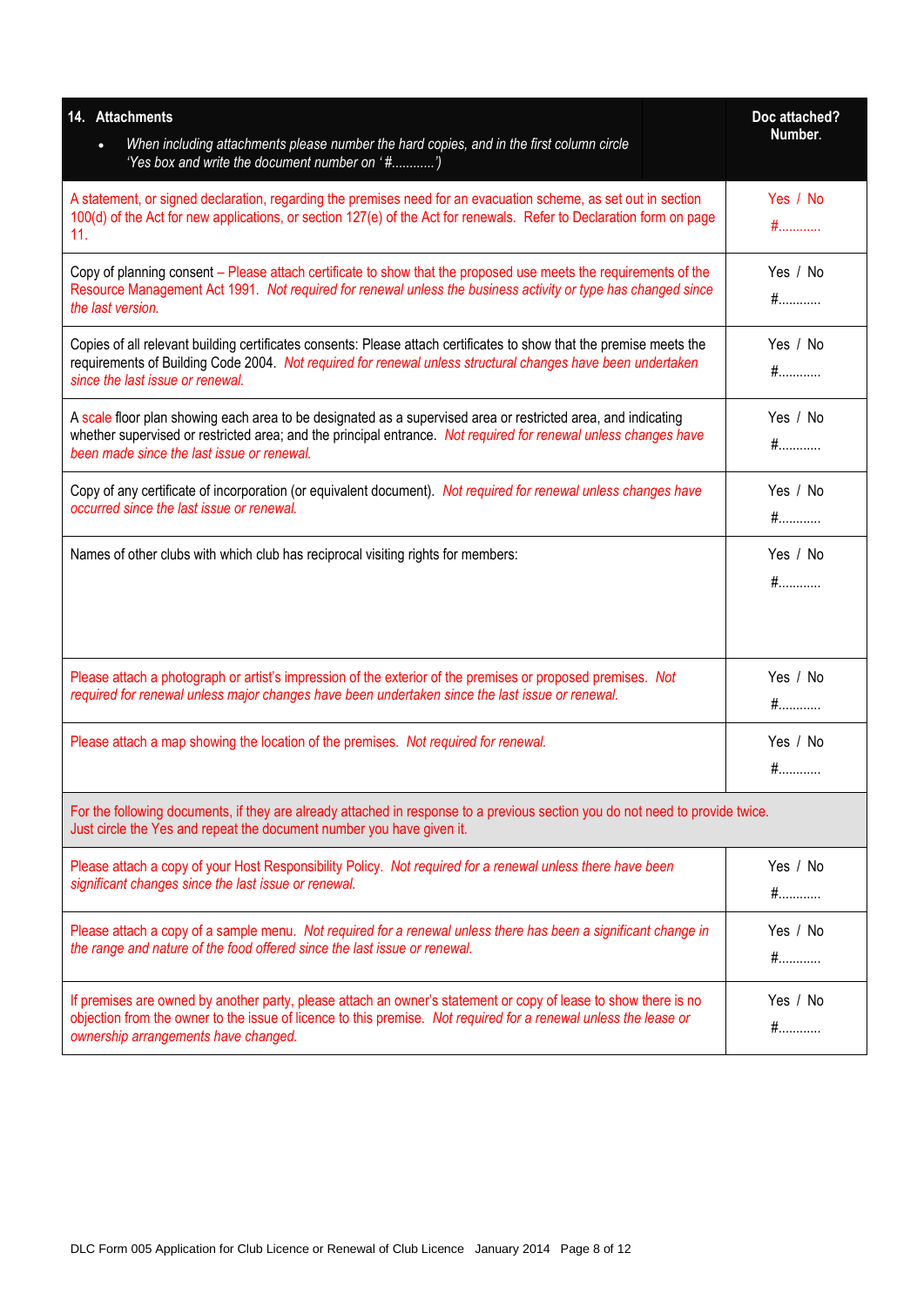### **15. Signature of Applicant (this must be signed by applicant not their agent)**

| I authorise New Zealand Police to disclose any personal information it considers relevant to my application to the<br>Medical Officer of Health and/or the Licensing Inspector for the purpose of assessing my suitability.                                                                                                                                                                                                                                                                                                                                                                                                                                                                                                                                                                                                                                                                                                                                                                                                                                                                                                                                                                                                                                                 |                                                                                                                                                                                      |                                                                                                                                                                                                                                                                                                                                                                                                                                                                                                                                                                                                                                                                                         |
|-----------------------------------------------------------------------------------------------------------------------------------------------------------------------------------------------------------------------------------------------------------------------------------------------------------------------------------------------------------------------------------------------------------------------------------------------------------------------------------------------------------------------------------------------------------------------------------------------------------------------------------------------------------------------------------------------------------------------------------------------------------------------------------------------------------------------------------------------------------------------------------------------------------------------------------------------------------------------------------------------------------------------------------------------------------------------------------------------------------------------------------------------------------------------------------------------------------------------------------------------------------------------------|--------------------------------------------------------------------------------------------------------------------------------------------------------------------------------------|-----------------------------------------------------------------------------------------------------------------------------------------------------------------------------------------------------------------------------------------------------------------------------------------------------------------------------------------------------------------------------------------------------------------------------------------------------------------------------------------------------------------------------------------------------------------------------------------------------------------------------------------------------------------------------------------|
| Name:                                                                                                                                                                                                                                                                                                                                                                                                                                                                                                                                                                                                                                                                                                                                                                                                                                                                                                                                                                                                                                                                                                                                                                                                                                                                       |                                                                                                                                                                                      |                                                                                                                                                                                                                                                                                                                                                                                                                                                                                                                                                                                                                                                                                         |
| Date:                                                                                                                                                                                                                                                                                                                                                                                                                                                                                                                                                                                                                                                                                                                                                                                                                                                                                                                                                                                                                                                                                                                                                                                                                                                                       |                                                                                                                                                                                      | Signature:                                                                                                                                                                                                                                                                                                                                                                                                                                                                                                                                                                                                                                                                              |
|                                                                                                                                                                                                                                                                                                                                                                                                                                                                                                                                                                                                                                                                                                                                                                                                                                                                                                                                                                                                                                                                                                                                                                                                                                                                             | Dated at location:                                                                                                                                                                   |                                                                                                                                                                                                                                                                                                                                                                                                                                                                                                                                                                                                                                                                                         |
|                                                                                                                                                                                                                                                                                                                                                                                                                                                                                                                                                                                                                                                                                                                                                                                                                                                                                                                                                                                                                                                                                                                                                                                                                                                                             | <b>Privacy Statement</b>                                                                                                                                                             |                                                                                                                                                                                                                                                                                                                                                                                                                                                                                                                                                                                                                                                                                         |
| Information contained in your application and any supporting information will be held by Kapiti Coast District Council<br>to enable your application to be processed under the Sale and Supply of Alcohol Act 2012. This information will be<br>made available to the public on request. The information will be provided to the Kapiti Coast District Licensing<br>Committee, the NZ Police, the Medical Officer of Health and Council's Licensing Inspectors. This information may<br>form part of a public hearing of your application before the Kapiti Coast District Licensing Committee and may be<br>used in the Committee's decision for your application. Decisions will be made publically available.<br>Council is required to keep a statutory register of all applications and the District Licensing Committee's decisions on<br>them. Council is required to report statistics about applications to the Alcohol Regulatory and Licensing Authority.<br>Any member of the public may request access to this information under the Local Government Official Information<br>and Meetings Act 1987. This information may also be used under the Privacy Act 1993. You have the right to see and<br>correct personal information that Council holds about you. |                                                                                                                                                                                      |                                                                                                                                                                                                                                                                                                                                                                                                                                                                                                                                                                                                                                                                                         |
| <b>Notes</b>                                                                                                                                                                                                                                                                                                                                                                                                                                                                                                                                                                                                                                                                                                                                                                                                                                                                                                                                                                                                                                                                                                                                                                                                                                                                |                                                                                                                                                                                      |                                                                                                                                                                                                                                                                                                                                                                                                                                                                                                                                                                                                                                                                                         |
| 1<br>$\overline{2}$<br>3                                                                                                                                                                                                                                                                                                                                                                                                                                                                                                                                                                                                                                                                                                                                                                                                                                                                                                                                                                                                                                                                                                                                                                                                                                                    | This form must be accompanied by the prescribed fee.<br>or 38 of the Sale and Supply of Alcohol Regulations 2013 (whichever applies to this application).<br>unreasonable to do so). | Within 20 working days after filing this application with the District Licensing Committee (or 10 working days if it is an application<br>for renewal), the applicant must give public notice of it in form 7. The notice must be given in compliance with regulation 36, 37,<br>Except in the case of a conveyance, within 10 working days after filing this application with the District Licensing Committee, the<br>applicant must ensure that notice of this application in form 7 is attached in a conspicuous place on or adjacent to the site to<br>which this application relates (unless the Secretary of the District Licensing Committee agrees that it is impracticable or |

## ONCE YOUR APPLICATION IS COMPLETE, MAKE AN APPOINTMENT FOR A PRE-LODGEMENT MEETING WITH THE LICENSING INSPECTOR.

PLEASE TELEPHONE (04) 296 4700 OR TOLL FREE: 0800 486 486.

## **Before lodging Application**

Once this application is complete then ring and make an appointment for a pre-lodgement meeting with the Licensing Inspector. Please Telephone (04) 296 4700 or Toll Free: 0800 486 486. The application form cannot be accepted by the DLC over the counter until it has been signed off as complete by the Inspector and a fee category has been calculated.

**After your Application is Lodged**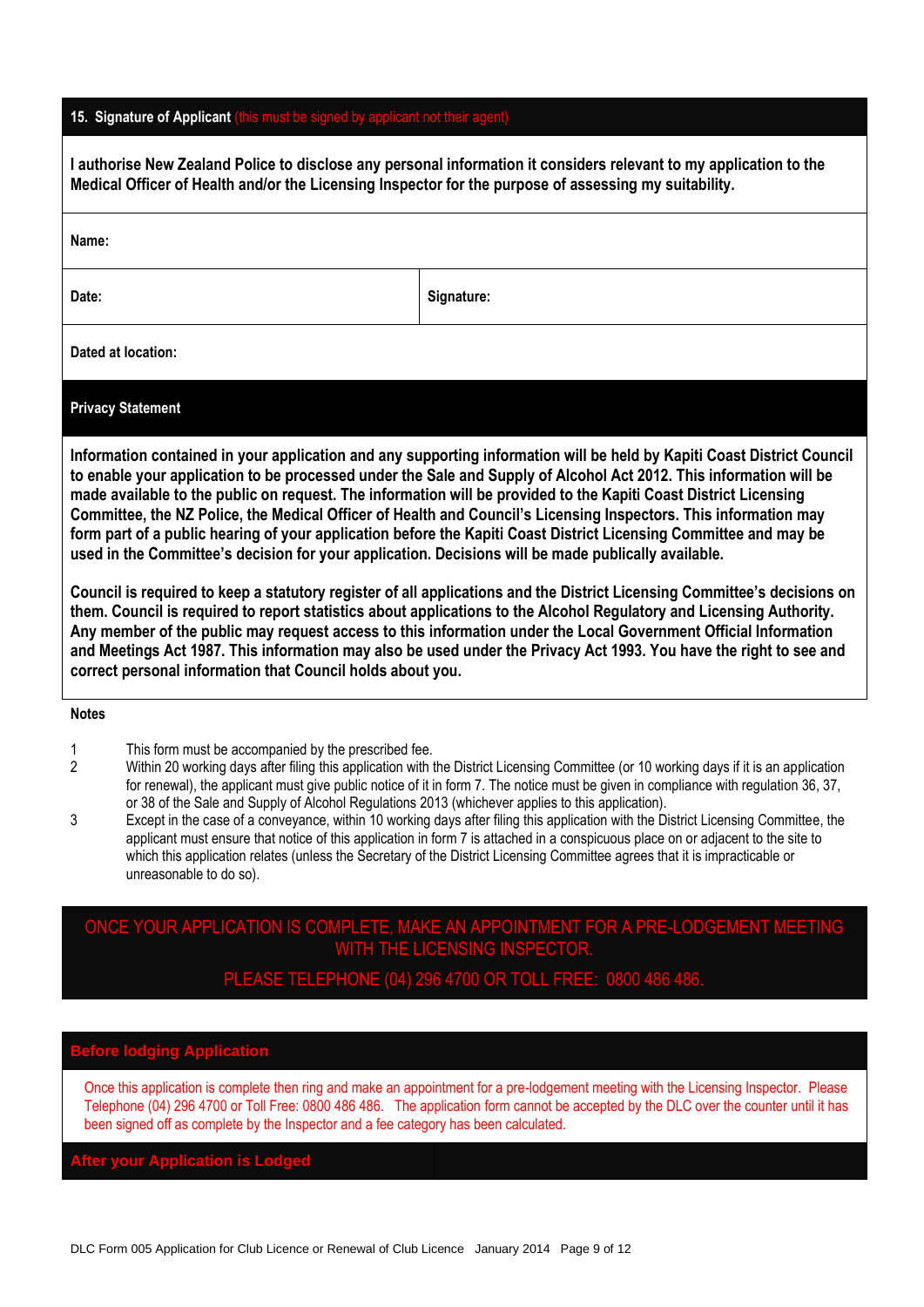#### **Public Notices:**

You are responsible for giving notice in the Kapiti Observer or Kapiti News within 20 working days of the Council formally accepting your application (or 10 working days if it is an application for renewal). Unless notified otherwise by a Licensing Inspector, the notice must be published once. The notice must be worded according to Form 7 (and in compliance with regulations 36, 37 and 38 of the Sale and Supply of Alcohol Regulations 2013). A Form 7 notice must also be displayed in a conspicuous place on the premises or conveyance to which this application relates for 10 days from the first newspaper notification.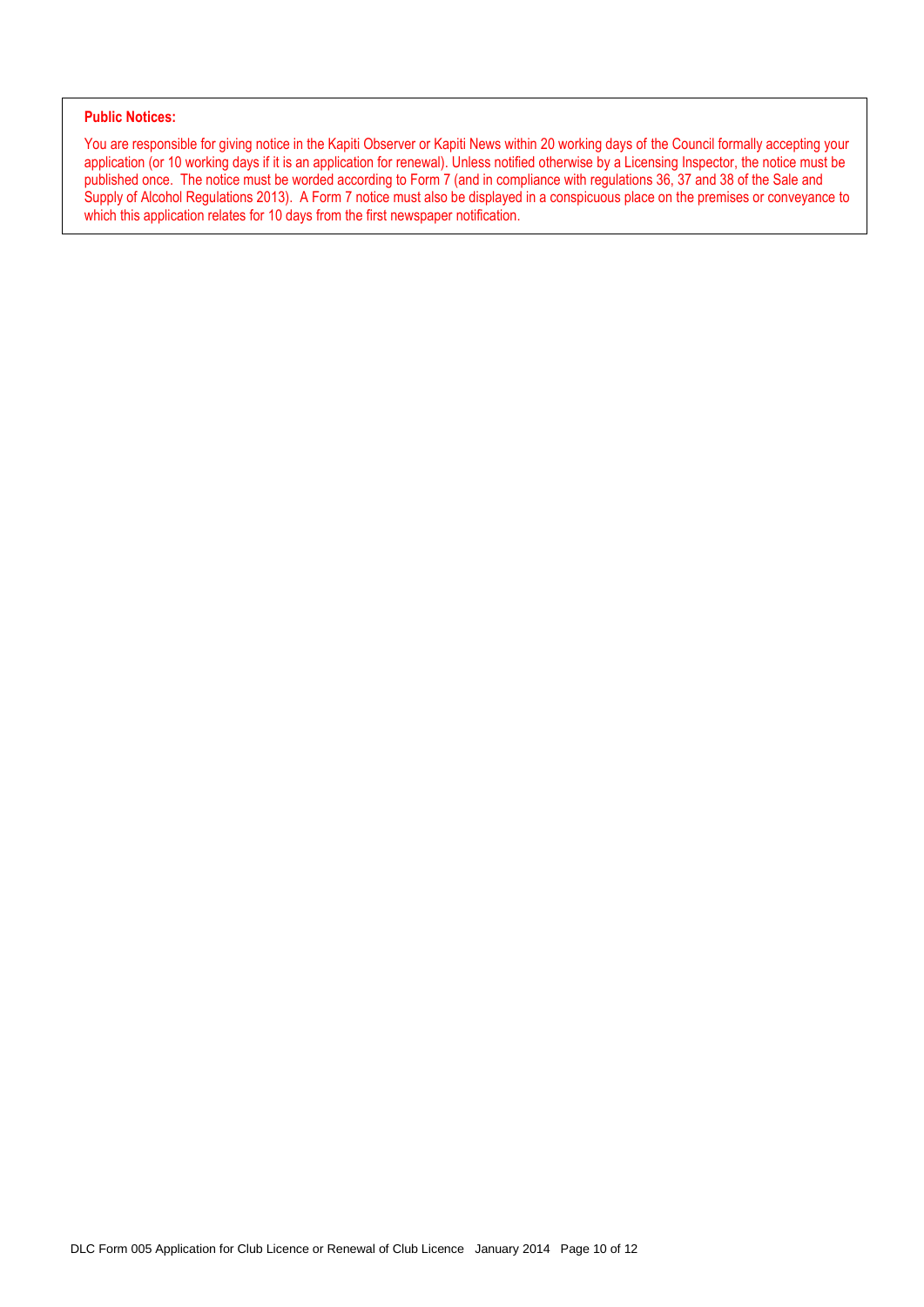| <b>For Office Use: Application Fee Risk Categories</b>                                                                                                                                                                               |                                                                                                                                                                                |  |
|--------------------------------------------------------------------------------------------------------------------------------------------------------------------------------------------------------------------------------------|--------------------------------------------------------------------------------------------------------------------------------------------------------------------------------|--|
| $\Box$ Very Low                                                                                                                                                                                                                      | $\Box$ High                                                                                                                                                                    |  |
| $\Box$ Low                                                                                                                                                                                                                           | $\Box$ Very High                                                                                                                                                               |  |
| $\Box$ Medium                                                                                                                                                                                                                        |                                                                                                                                                                                |  |
| Application Fee Payable: \$                                                                                                                                                                                                          |                                                                                                                                                                                |  |
| Name of Licensing Inspector <b>Contract Contract Contract Contract Contract Contract Contract Contract Contract Contract Contract Contract Contract Contract Contract Contract Contract Contract Contract Contract Contract Cont</b> | Date: <b>Date: Date: Date: Date: Date: Date: Date: Date: Date: Date: Date: Date: Date: Date: Date: Date: Date: Date: Date: Date: Date: Date: Date: Date: Date: Date: Date:</b> |  |
|                                                                                                                                                                                                                                      |                                                                                                                                                                                |  |
| <b>For Office Use: Customer Service Desk Checklist:</b>                                                                                                                                                                              |                                                                                                                                                                                |  |
| Applicant has met with a Licensing Inspector, and fee has been calculated (as per above).<br>□                                                                                                                                       |                                                                                                                                                                                |  |
| Fee has been paid<br>□                                                                                                                                                                                                               |                                                                                                                                                                                |  |
| Attachments checked?                                                                                                                                                                                                                 |                                                                                                                                                                                |  |
| CSO has checked that all identified (Yes/No Ref # ) attachments are attached OR<br>□                                                                                                                                                 |                                                                                                                                                                                |  |
| CSO has NOT checked that all identified documents are attached<br>□                                                                                                                                                                  |                                                                                                                                                                                |  |
| Signature of CSO                                                                                                                                                                                                                     | Date:                                                                                                                                                                          |  |